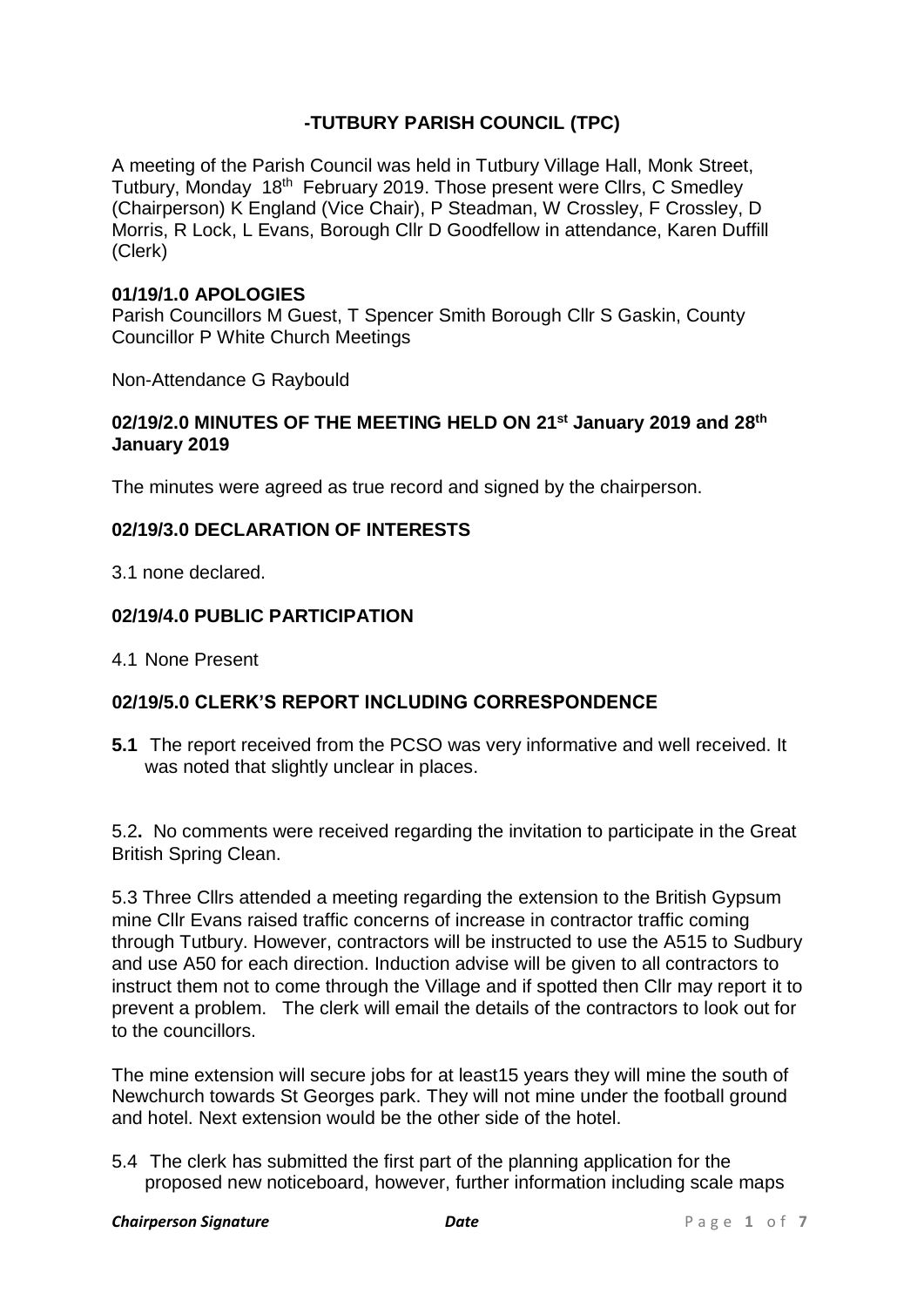and scale elevations of the front of Charity House is required. Cllrs suggested contacting the new architect resident in the office of the charity House to assist, due to the information already having been submitted for the planning permission of their new signs.

# **Resolution**

- The clerk will contact the Parish Charities clerk for assistance from their new architect tenants to assist with planning information.
- 5.5 Historic Sign, both grant applications for the sign have been authorised £2000 from the Borough Council and 2500 from the County Ocuncil. The conditions of the funding require that the money to be spent before the financial year end. The clerk will contact the Civic Society to make them aware and to progress with the project.
- 5.6 The clerk and two Cllrs attended the Boundary review meeting 15<sup>th</sup> February at the town hall. This is being carried out by an external agency who will be reviewing the ward boundaries. Currently there are around 2200 electors for one Borough Councillors. Parish Councils will be given the opportunity to consult with the public and submit a proposal for the ward boundary that is relevant for their Parish. Tutbury now has more electors so it may mean that Tutbury may be eligible to be in its own ward, rather than paired with Outwoods. The review can be advertised in August with a view to sending in a submission in Autumn.

# **02/19/18 6.0 BOROUGH AND COUNTY COUNCILLOR REPORT**

- 6.1 No County Councillor present but further information has been requested regarding the proposed speed humps in Burton Street
- 6.2 Borough Cllr D Goodfellow was pleased to award the grant for the historic sign. Residents have contacted him regarding the frequency of the buses through the new housing estate. However, Cllrs confirmed that not every bus does the same route and stops at every stop, even though the amount of buses has increased. Cllrs suggested that feedback should be directed to the bus companies.

# **02/19/7.0 REVIEW TRAINING POLICY, STANDING ORDERS, FINANCIAL REGS, AND PENSION POLICY**

7.1 Cllrs had reviewed the following policies the following change was agreed To the financial spending for the clerk from £100 to £150.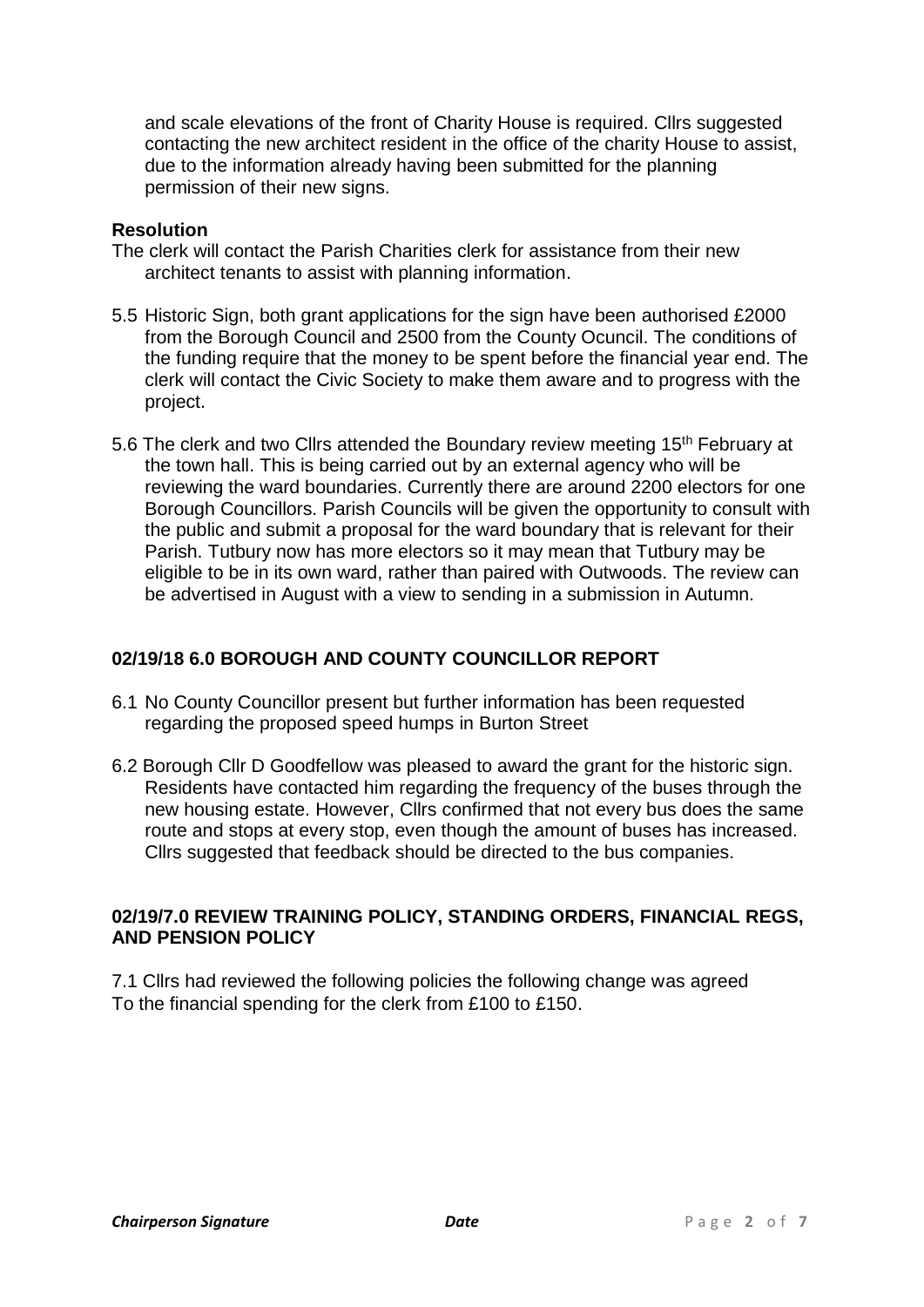# **02/19/8.0 TO APPROVE ACCOUNTS FOR PAYMENT**

8.1 Council members proposed and seconded the accounts were authorised for payment.

| <b>Name</b>                 | <b>Details</b>                         | Sub<br>total | <b>VAT</b> | <b>TOTAL</b> |
|-----------------------------|----------------------------------------|--------------|------------|--------------|
| <b>Accounts for payment</b> |                                        |              |            |              |
| HM revenue and customs      | National Insurance                     | 102.58       |            | 102.58       |
| Karen Duffill               | <b>Clerks Salary</b>                   | 891.44       |            | 891.44       |
| Karen Duffill               | <b>Clerks Expenses</b>                 | 25.92        |            | 25.92        |
| <b>Staffordshire County</b> |                                        |              |            |              |
| Pension Fund                | <b>Clerks Employer Pension arrears</b> | 257.31       |            | 257.31       |
| <b>Staffordshire County</b> |                                        |              |            |              |
| Pension Fund                | Clerks Employee Pension contribution   | 160.48       |            | 160.48       |
| Aucuba Landscapes           | Church Mowing inv 4117                 | 198.87       | 39.77      | 238.64       |
|                             | Legionella control Sept Monthly, check |              |            |              |
| <b>Sterilizing services</b> | iny 39484                              | 36.00        | 7.20       | 43.20        |

# **02/19/9.0 To RECEIVE A REPORT FROM THE TRIANGLE ON CASTLE STREET WORKING PARTY**

**9**.1 The chair had confirmed that she would be part of the working party and the following areas would be considered;

- New Bench
- Clearance of ivy and elder
- Repair to the steps
- Flag Pole
- Reinstating the electricity supply
- A resolution has been made to purchase a growing Christmas tree
- To consider erecting a save the peacocks sign
- The frequency of mowing and the collection of the grass, cutting of the hedge.
- Should the contract be part of the closed churchyard contract or a separate gardening contractor should be appointed

# **01/19/10.1 TO REVIEW AND APPROVE CONTRACTS FOR 2019 /2020 TENDERS.**

- Closed Churchyard
- Ferrers avenue playing field and hedge, Cornmill Lane Pitch, open space and hedges
- Triangle
- Close bank and Wakefield Avenue Footpaths

# **Resolution**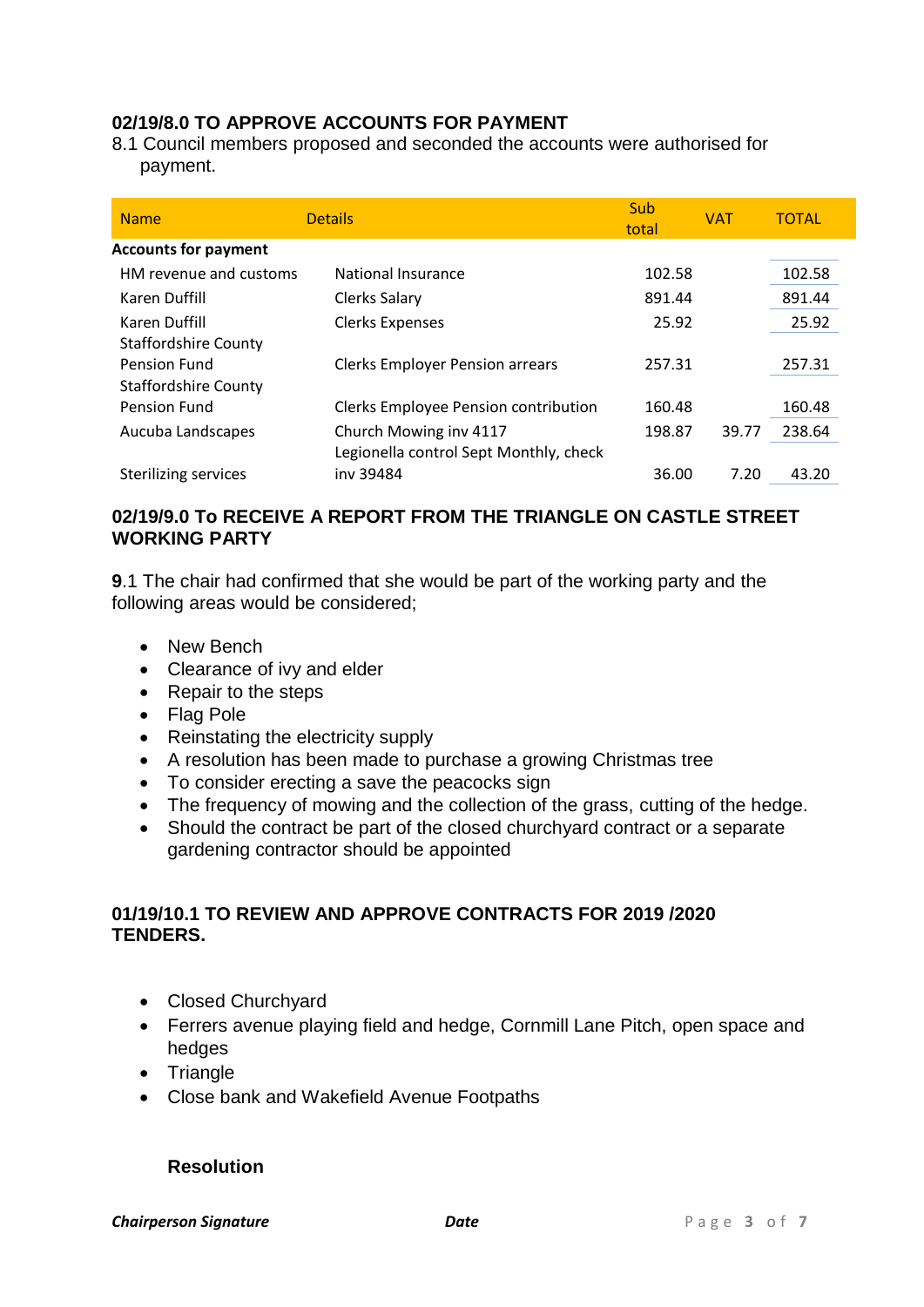Cllrs reviewed the contracts proposed by two members. Cllrs agreed to stipulate that paths should be treated twice a year in the Closed Churchyard, no further changes were required. The clerk will advertise the contracts.

# **02/19/11.0 TO SET THE DATE BETWEEN 1ST MARCH AND 1ST JUNE FOR THE ANNUAL MEETING OF THE PARISH AND CONSIDER AGENDA ITEMS.**

11.1 Cllrs agreed that the Annual Meeting of the Parish should be held April 9<sup>th</sup>.

# **02/19/12.0 TO REVIEW CORNMILL LANE PITCH USAGE AND APPROVE INCOME AND EXPENDITURE REQUIRED.**

# 12.1 **Gas Contract**

The clerk investigated a more economical contract for the gas supply and has found that only one company offered no standing charge, w which will considerably reduce the cost by the existing electric supplier by OPUS energy. The cost per KWH would be reduce from 4.05p to 3.50p KWH

12.2 Electricity Contract not due for annual review until October.

# 12.3 **Usage charge**

12.4 The clerk advised that the charge for the exclusive junior team use would normally be £250. However, it would be more beneficial to claim the VAT on the expenditure of the changing rooms and pitch.

# 12.5 **Pitch repairs**

The manager of the junior team has requested that due to the usage of the pitch by the public and junior team, the goal mouths are worn on the new pitch. He has requested that the goal posts are moved again to use the previous pitch. A Cllr member suggested that the previous pitch has not yet recovered and the not all the grass seed has grown. He suggested that grass seed is purchased and set by himself and members of the Football team. Reseeding and rolling of the pitch and moving the goal posts will be reviewed at the end of the season.

# **02/19/13.0 TO REVIEW CHURCH GRILL REPAIR**

13.1 Following a meeting with the church council and complaints received from parishioners, the repair to the church grill needs replacing with a new grid. The concrete is braking up and the repair will only act as a temporary measure. Cllrs agreed that a new specification will need to be drawn up for a more permanent solution that is more in keeping with the Churchyard setting. The new grill will need to be vehicle proof and heel proof, to cope with the usage in the churchyard.

A member had investigated different drains, gullies and materials and a more detailed assessment of the measurements, position and draining is required.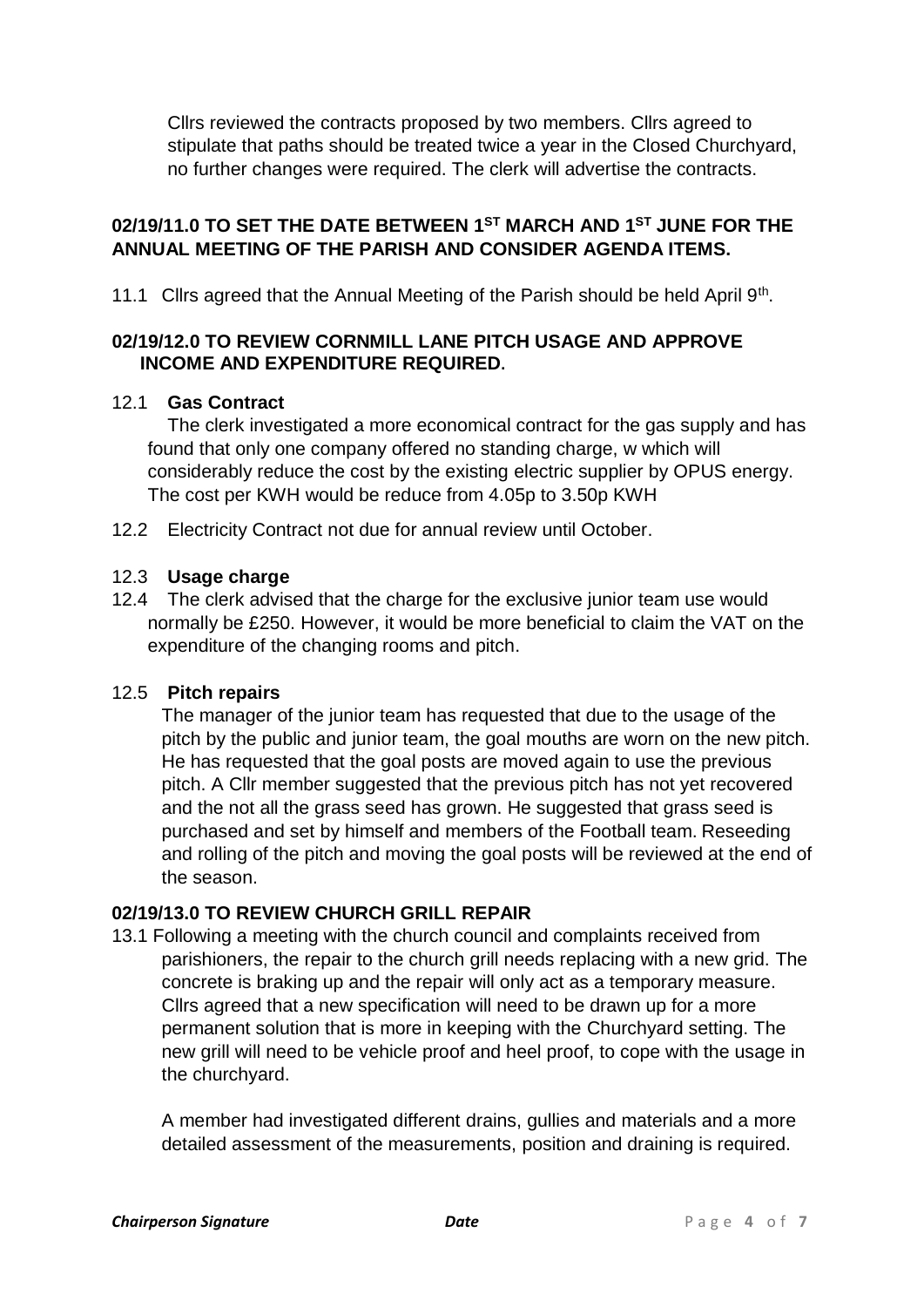Three members will visit the churchyard and will produce a drawing and a detailed specification that can bee submitted to appropriate contractors.

### **02/19/14.0 PLANNING MATTERS -TO RECEIVE COMMENTS ON RECENT APPLICATIONS**

Application No: P/2018/01475

### **DECISION NOTICE THE APPLICATION**

The application is for a certificate of the lawfulness on 19/11/2018 for the use of outbuilding as a separate dwelling at Water House, Lodge Hill, Tutbury shown on the plan attached to the application, a copy of --which is attached to this decision notice.

#### THE DECISION

East Staffordshire Borough Council hereby refuses the application for the following reasons:  $\Box$  Insufficient information has been submitted to demonstrate that the outbuilding (annexe) is used as a separate and independent planning unit (from that of Water House) for 4 years in the case of a dwelling.

 $\Box$  The outbuilding is considered of an "Annexe" form and relationship to the host property (Water House) and dependant on it for services and amenities and as such is not considered to function as a separate dwelling.

On the evidence submitted by the Applicant or otherwise available to the Council, the use of the building as a dwelling has not been demonstrated. **Signed** (Council's

#### **P/2018/01274**

Installation of replacement windows and doors 38 B Cornmill Lane, Tutbury, DE13 9HA in accordance with the submitted documents and plans and subject to the condition(s) specified hereunder:

The development hereby permitted.

#### **P/2019/00084**

Proposal: Erection of a single storey rear extension

86 Green Lane, Tutbury, Staffordshire, DE13 9NN **No objection**

#### **P/2019/00114**

Proposal: Erection of a single storey front extension

Location: 43 Ironwalls Lane, Tutbury, Staffordshire, DE13 9NH

#### **No Objection**

P/2018/01586 Proposal: Alterations to existing rear elevation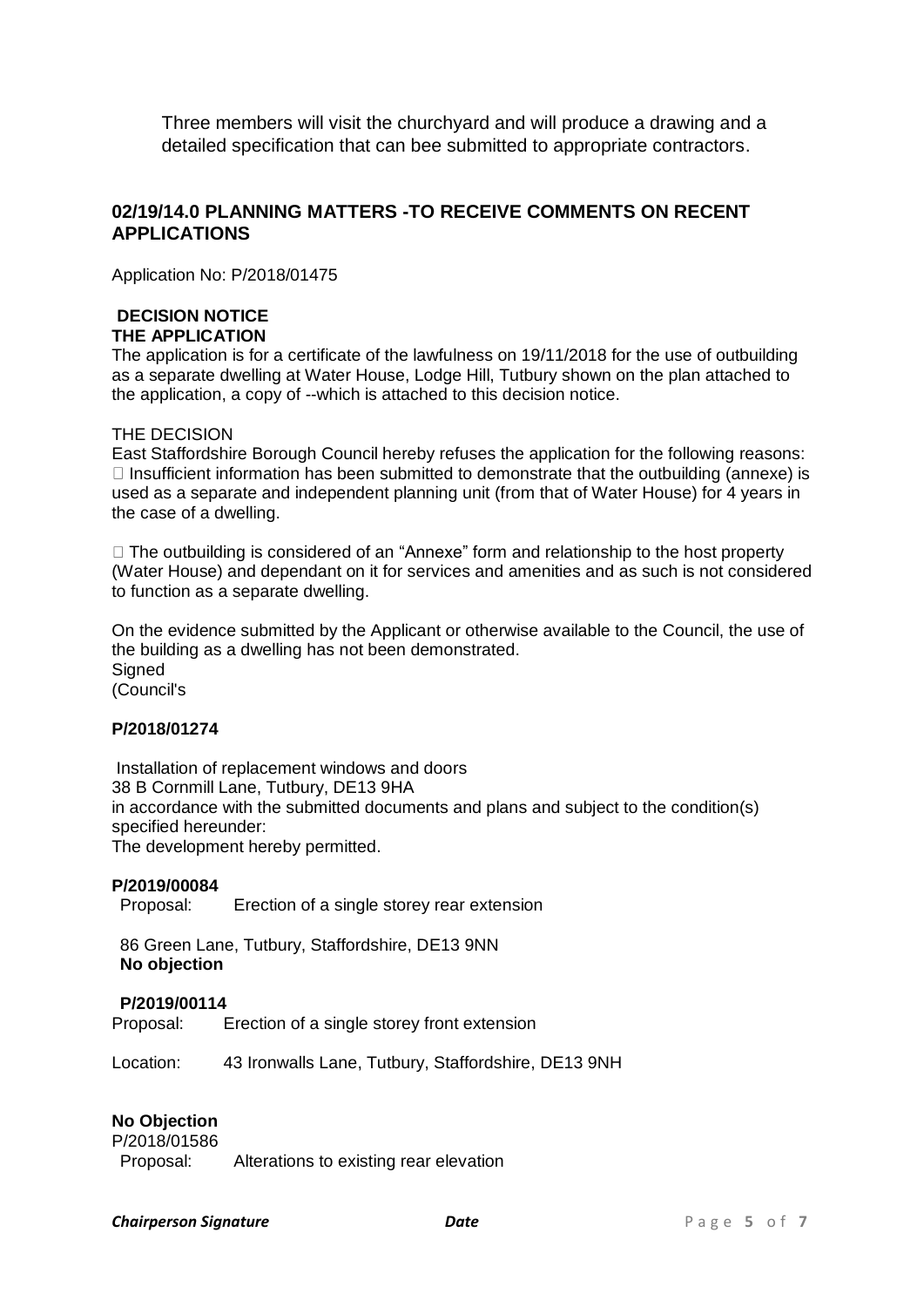### **No objections.**

# **02/19/15.0. ELECTIONS PREPARATIONS**

**15.1** Cllrs agreed that the election needs promoting and a drive to attract more new councillors. The clerk will utilise the NALC the standard publication material for new councillors. The election takes place May 2nd and nomination forms will be received in March for councillors to complete.

# **02/19/16.0 COMMEMORATIVE TREE PLAQUES UPDATE AND APPROVE FUNDS TO PURCHASE**

16.1 No update to report. Cllr F Crossley will investigate further.

# **02/19 17.0 FINANCE REPORT**

17.1 The clerk distributed an updated bank reconciliation and expenditure summary. See Appendix A

# **02/19 18.0 TO CONSIDER AND APPROVE A QUOTE TO REPLACE THE STILE ON PARK LANE**

18.1 The stile on Park Lane has broken the step plate was rotten and needs replacing. There are two slits in the slabs for a new bar on posts to be inserted to allow walkers to cross the fence more easily. A quote has been received for £85 to replace the wood bar that has broken. This is not a public footpath. However, the Civic Society have erected a sign about the ancient monument regarding the line of the Park Pale, therefore this footpath has been created in line with significant feature on the landscape. A member agreed to investigate this further.

# **02/19 19.0 TO FORM A WORKING PARTY TO COMPLETE THE ENTRY PROCESS AND ORGANISE THE BEST KEPT VILLAGE COMPETITION.**

#### 19.1 **Resolution**

The clerk will call a meeting for interested Cllrs to complete the entry form.

# **02/19/20.0 TEMS FOR THE NEXT AGENDA**

- To receive an update from the triangle on Castle Street working party.
- Historic Sign update
- Contact renewals
- Risk Assessment and to approve insurance
- Best Kept Village

# **DATE OF THE NEXT MEETING**

Monday 18<sup>th</sup> March 2019 Meeting closed at 9.50pm